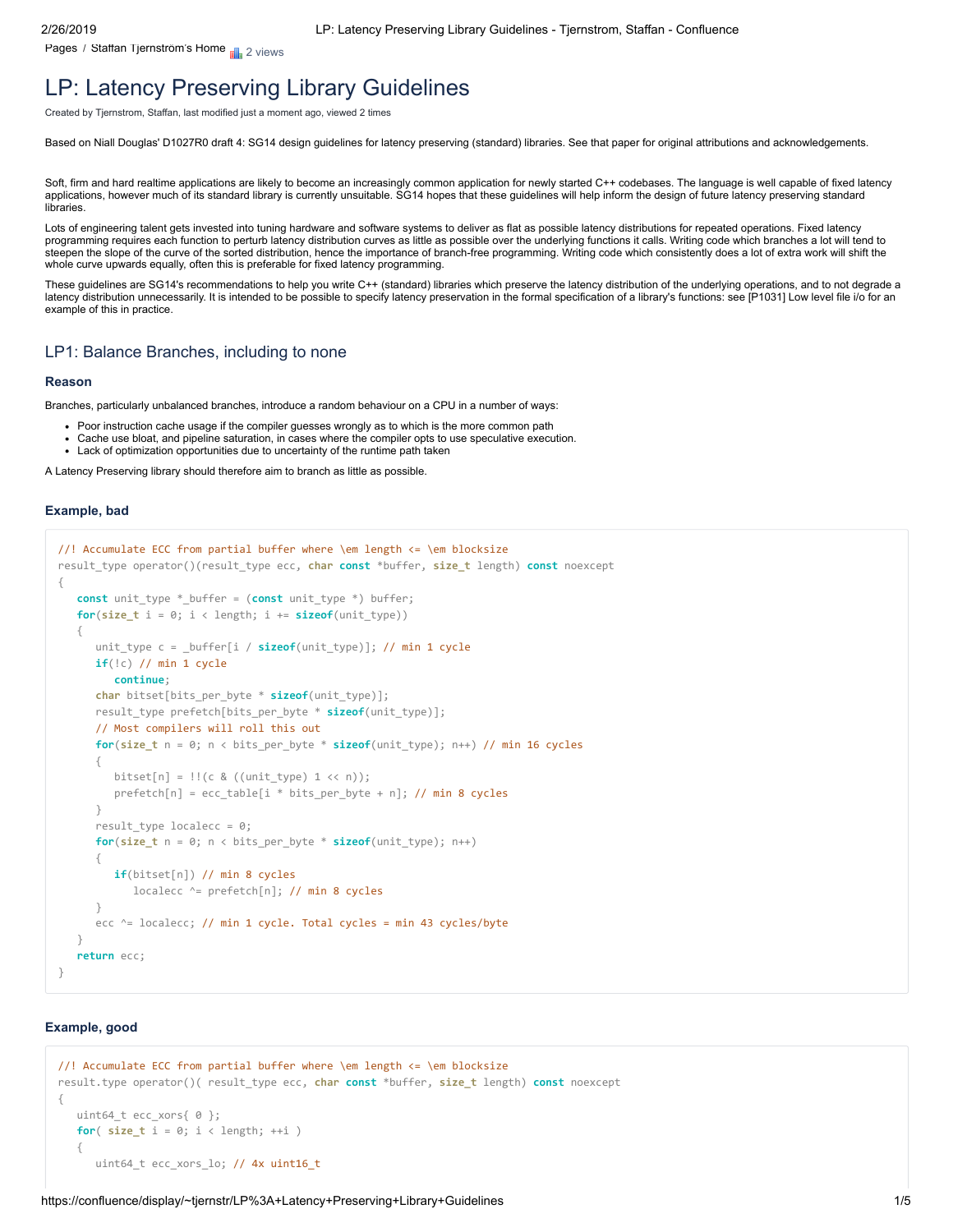```
 uint64_t exx_xors_hi; // 4x uint16_t
    memcpy( &ecc_xors_lo, &ecc_table[ i * 8 + 8 ], 8 );
    memcpy( &ecc_hors_hi, &ecc_table[ i * 8 + 4 ], 8 );
    uint8_t bitmask = buffer[ i ];
    uint64_t mask_lo = bitmask * UINT64_C( (0x0000200040008001 );
    mask_lo &= UINT64_C( (0x0001000100010001 );
    mask_lo += 0x0FFFF;
    uint64_t mask_hi = (bitmask >> 4) * UINT64_C( 0x0000200040008001 );
   mask hi &= UINT64 C( 0x0001000100010001 );
    mask_hi += 0x0FFFF;
   ecc xors ^{\wedge} = ( mask lo & ecc xors lo ) ^{\wedge} ( mask hi & ecc xors hi );
 }
ecc_xors ^{\wedge} = ecc_xors >> 32;
ecc\_xors \sim ecc\_xors \gg 16; return ecc ^ static_cast< uint16_t >( ecc_xors );
```
#### **Enforcement**

}

#### Code Review.

# LP2: Leave it up to the calling code to manage its memory

#### **Reason**

Dynamic memory allocation is an unavoidable source of numerous branches, some with unlimited latency effects.

#### **Example, bad (dynamic)**

```
unique_ptr< string > random_chars( size_t len )
{
   random_device r;
   mt19937 gen(r());
    std::uniform_int_distribution letter_dist( 0, 25 );
   auto retval = make_unique< string >( len, 'A' );
   transform( retval->begin(), retval->end(), retval->begin(), [ &gen, &letter_dist ]( char& c ) -> char { return c + letter_dist( gen )
    return retval;
}
```
#### **Example, good**

```
span< string > random_chars( span< string > buffer ) noexcept
{
   random_device r;
   mt19937 gen(r());
   uniform_int_distribution letter_dist( 0, 25 );
   transform( begin( buffer ), end( buffer ), begin( buffer ), [ &gen, &letter_dist ]( char ) -> char { return 'A' + letter_dist( gen );
    return buffer;
}
```
#### **Enforcement**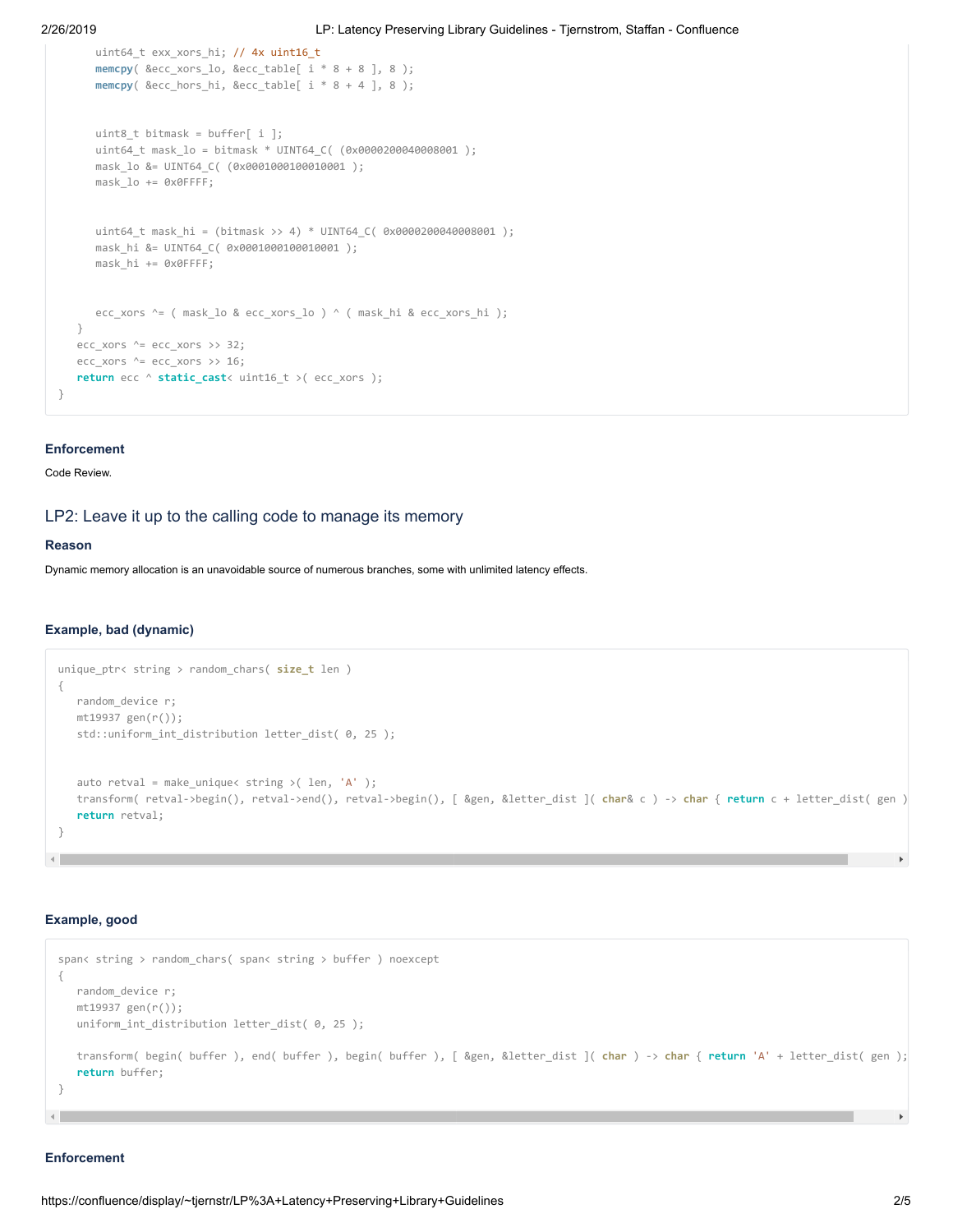Code Review.

## LP3: Don't throw exceptions

#### **Reason**

Throwing and catching exceptions in C++ 17 have unbounded execution times, especially on table EH implementations. A Fixed latency library will have bounded failure times just as it has bounded success times. Therefore, do not throw exceptions in a latency preserving C++ library. Some will find that the easiest way to do this is to globally disable C++ exceptions in the compiler. Many SG14 members do this. However this requirement, strictly speaking, only applies to latency preserving functions. A library may offer mostly latency preserving functions, but also some latency degrading functions (e.g. [\[P1031](http://wg21.link/p1031)] Low level file i/o). A useful way to indicate to your library users which preserve latency, and which do not, is to mark the latency preserving functions as noexcept. We recognise that this is not present WG21 committee guidance (the `Lakos rule', see [[N3279](http://wg21.link/n3279)]), and that future improvements to the C++ language may make some types of exception throw deterministic ([[P0709](http://wg21.link/p0709)] Zero-overhead deterministic exceptions: Throwing values). However, for the C++ 17 language edition (and all preceding editions), this is our current advice. Instead of throwing exceptions, you should strongly consider using std::error\_code to report failures. This arrived in C++ 11, and is a flexible and deterministic mechanism for reporting failure to other code which need not understand the specific details of failure, just that the failure matches one of the std::errc::\* values. Another option for C++ 14 code is Boost.Outcome, and a later C++ standard may have [[P0323\]](http://wg21.link/p323) std::expected<T, E>.

### **Example, bad**

```
void random_chars( span< char > data )
{
    if ( span.size() > BUFFER_SIZE )
    {
       throw invalid_argument( "Attempt to perform buffer overflow"s );
 }
    transform( begin( data ), end( data ), begin( data ), [ &gen, &letter_dist ]( char ) -> char { return 'A' + letter_dist( gen ); } );
}
```
#### **Example, good**

```
error_code random_chars( span< char > data ) noexcept
{
   if ( span.size() > BUFFER_SIZE )
    {
       return make_error_code( std::errc::invalid_argument );
    }
   transform( begin( data ), end( data ), begin( data ), [ &gen, &letter_dist ]( char ) -> char { return 'A' + letter_dist( gen ); } );
    return error_code{};
}
```
#### **Enforcement**

Code Review

# LP4: Avoid consuming and returning types which are not trivially copyable

#### **Reason**

**TriviallyCopyable** types are a special category of aggressively optimised types in C++: The compiler is free to store such types in CPU registers, relocate them at certain welldefined points of control flow as if by memcpy, and overwrite their storage as no destruction is needed. This greatly simplies the job of the compiler optimiser, making for tighter codegen, faster compile times, and less stack usage, all highly desirable things.

You should therefore try to avoid the use of types which are not trivially copyable in your latency preserving library. If you take the discipline to ensure you design all the types in your program to be trivially copyable, or as nearly trivially copyable as possible (a non-trivial destructor is the most common deviation), you will see large gains in predictability due to the aggregation of aggressive optimisation. Examining the assembler produced by the compiler, you will often be surprised at just how much of your code is completely eliminated, resulting in no assembler produced at all. And the fastest and most predictable program is always, by definition, the one which does no work.

A **TriviallyCopyable** type is one where:

- Every copy constructor is trivial or deleted.
- Every move constructor is trivial or deleted.
- Every copy assignment operator is trivial or deleted.
- Every move assignment operator is trivial or deleted.
- At least one copy constructor, move constructor, copy assignment operator, or move assignment operator is non-deleted.
- Trivial non-deleted destructor